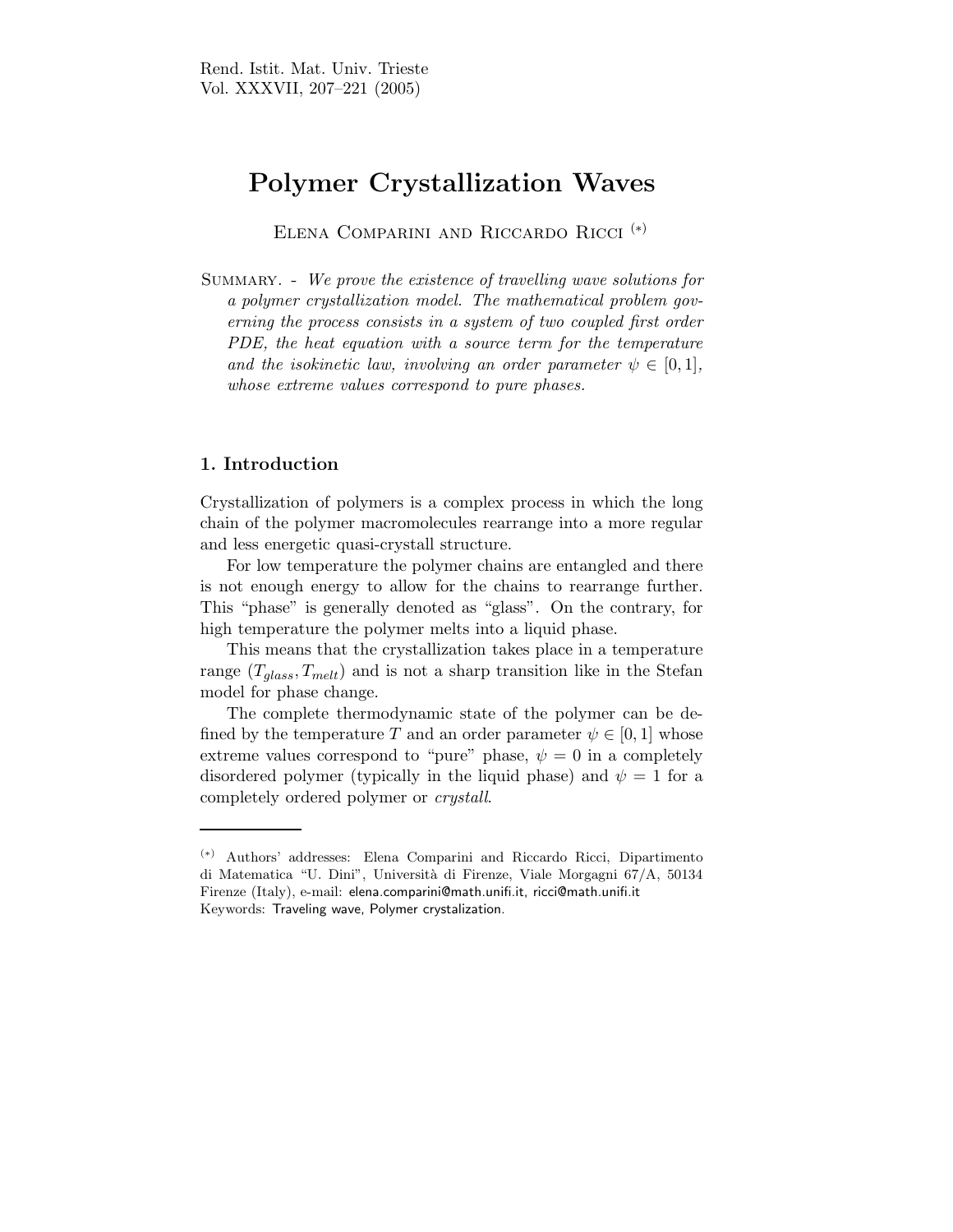Figure 1: Tipical form of the function  $A(T)$ 



During the crystallization the temperature obeys to a heat equation with a "source" term due to the latent heat released from the polymer fraction changing into the less energetic crystalline phase

$$
c\rho \frac{\partial T}{\partial t} - \operatorname{div}(K\nabla T) = \lambda \frac{\partial \psi}{\partial t}
$$
 (1)

where  $\lambda$  is the latent heat of crystallization.

The general form of the kinetic equation for  $\psi$  involves the history of the material, but for a large class of problems it can be simply represented by an equation of the form

$$
\frac{\partial \psi}{\partial t} = A(T) B(\psi) \tag{2}
$$

where  $A = 0$  for  $T \notin (T_{glass}, T_{melt})$  and  $B(\psi) = 0$  for  $\psi > 1$ .

Here we are looking for travelling wave solutions of the system of equations  $(1)$ ,  $(2)$ .

One can expect this kind of solution in analogy with the case of the heat (diffusion) equation with a non linear source term indroduced by Fisher [3] and whose mathematical treatment was first given in the celebrated paper of Kolmogorov, Petrovskii and Piskunov [1]. There the case of the equation

$$
u_t - u_{xx} = f(u) \tag{3}
$$

was considered, with  $f(u) > 0$  for  $u \in (0,1)$ ,  $f'(0) > 0$ ,  $f'(1) < 0$ . Then a family of travelling wave exists joining the value 0 and 1 at infinity.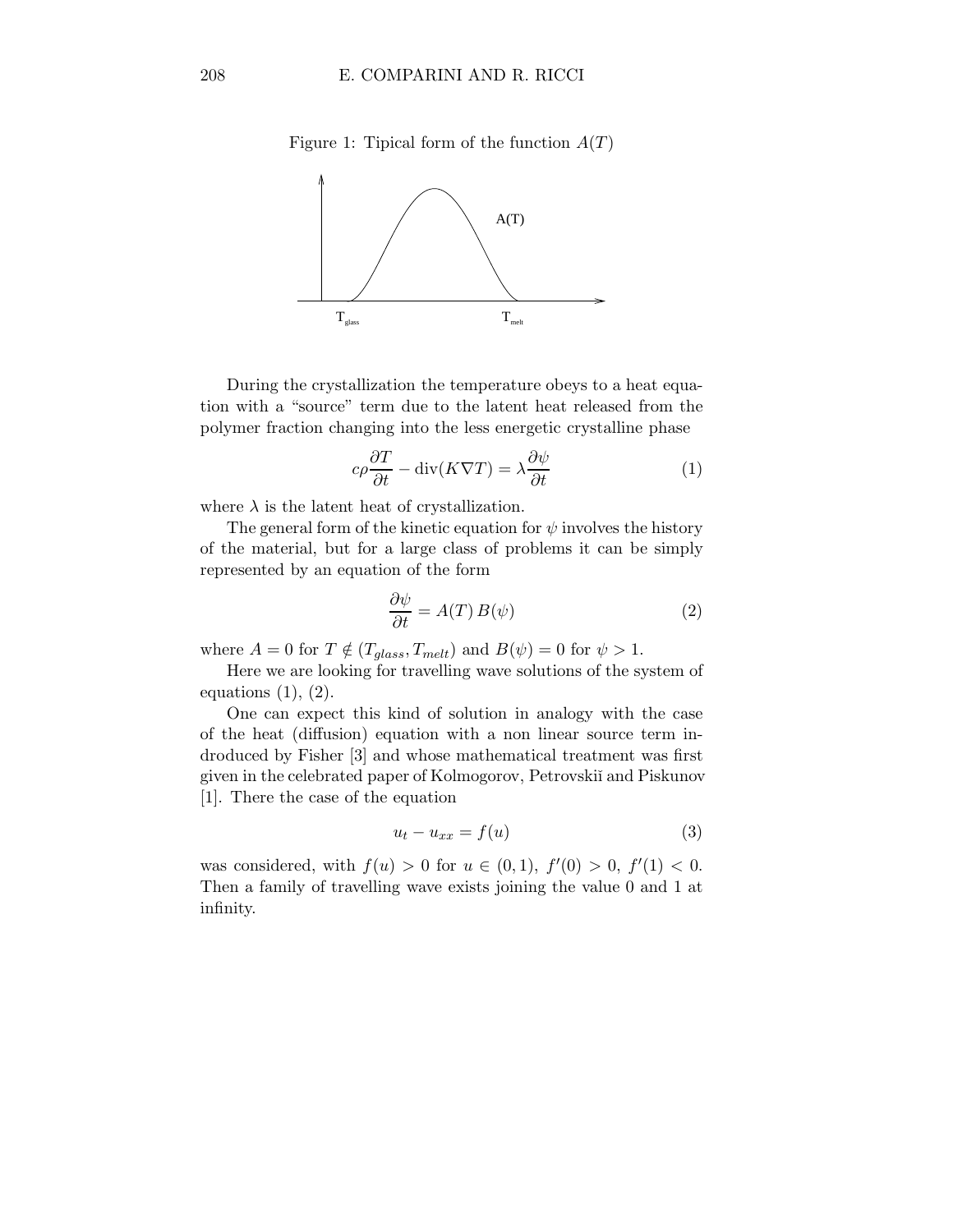

Figure 2: Tipical form of the function  $B(\psi)$ 

In our model we still have a heat equation with a source which is active only in a bounded range of temperature but now the source term depends on an additional unknown function.

A first approach to the problem can be found in [2], where the case of discontinuous reaction term  $A(u) = \chi_{(u_{min},u_{max})}$  was considered. Under this assumption the solution of the travelling wave system can be explicitly computed, and a monotonicity argument was used to deduce the existence of the bounded travelling wave. Moreover the authors construct travelling waves with a front by passing to the limit when the reaction term  $A(U)$  tends to a Dirac measure, obtaining the travelling wave solution for the supercooled Stefan problem.

In this paper we are concerned with generic but smooth reactions terms. That makes impossible to compute the solution explicitely and a detailed phase space analysis of the traveling wave system is needed to prove that travelling wave solutions exist, with monotone profiles of both the temperature and the cristalline fraction.

A major difference with the case of equation (3) is that now conditions at infinity are not uniquely defined. This is because conditions at infinity corresponds to the equilibria  $(T, \psi)$  of the kinetic equation (2), which is now a large set, made of three relevant subset: the whole glass region  $G = \{T \leq T_{min}, 0 \leq \psi \leq 1\}$ , the completely cristallized polymer  $C = \{T_{min} \leq T \leq T_{max}, \psi = 1\},\$ and the partially converted polymer at the melting temperature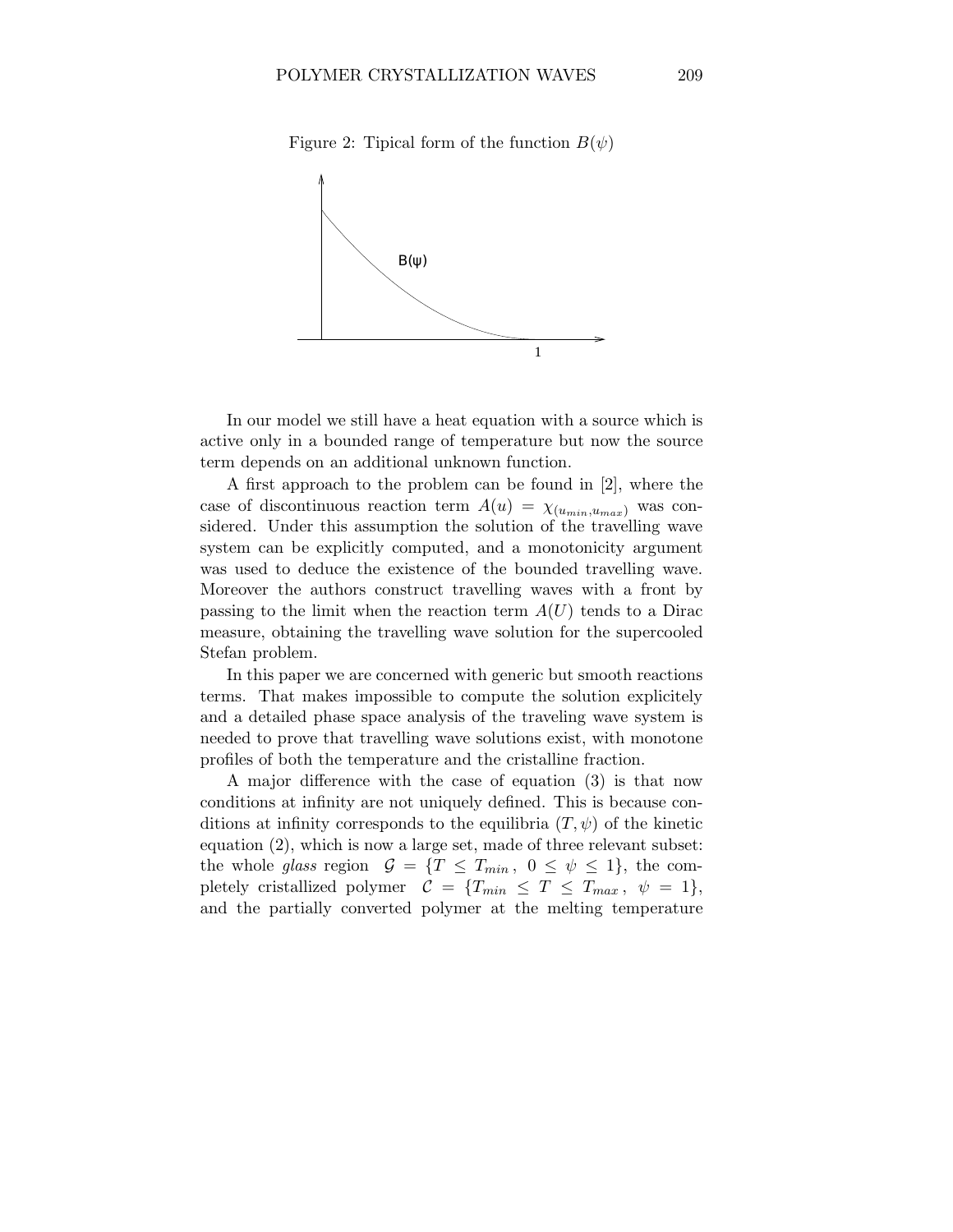$\mathcal{M} = \{T = T_{max}, 0 \le \psi \le 1\}.$ 

We show that the lower limit must belong to the glass region  $\mathcal{G}$ , and can be "arbitrarily" chosen, while the upper limit may belong to both regions  $\mathcal C$  and  $\mathcal M$ , depending on the value of the lower limit and of the normalized value of the latent heat.

#### 2. The wave system

Since we are looking for travelling wave type solutions, we first rewrite the equations in dimensionless one-dimensional setting as

$$
u_t - u_{xx} = L w_t \tag{4}
$$

$$
w_t = A(u)B(w) \tag{5}
$$

where we indicate again by  $A(u)$  end  $B(w)$  the functions in the kinetic law. We assume that  $u = 0$  now corresponds to the glasstransition temperature  $T_{glass}$  and  $u = U_M$  corresponds to the melting temperature  $T_{melt}$ .

We define

$$
u(x,t) = U(x+at)
$$
\n<sup>(6)</sup>

$$
w(x,t) = W(x+at)
$$
\n(7)

where  $a$  is a constant (the wave speed) to be determined. Then  $(4)$ , (5) become

$$
(U' - aU + aLW)' = 0
$$
\n<sup>(8)</sup>

$$
W' = \frac{1}{a}A(U)B(W)
$$
\n(9)

where ()' denotes the derivative with respect to  $\xi = x + at$ .

Because of the symmetries of the problem, it can be easily realized that wave solutions are definded up to a shift constant, and that the transformation  $\xi \to -\xi$  maps progressive travelling waves  $(a < 0)$ into regressive ones  $(a > 0)$  and viceversa. Then, in the following we always assume the wave to be a regressive one  $(a > 0)$ , and we fix the shift assuming  $U(0) = 0$ .

One more consideration is needed in order to give a correct physical interpretation of our results. The model represented by equations (1) and (2) makes sense only for temperature below the melting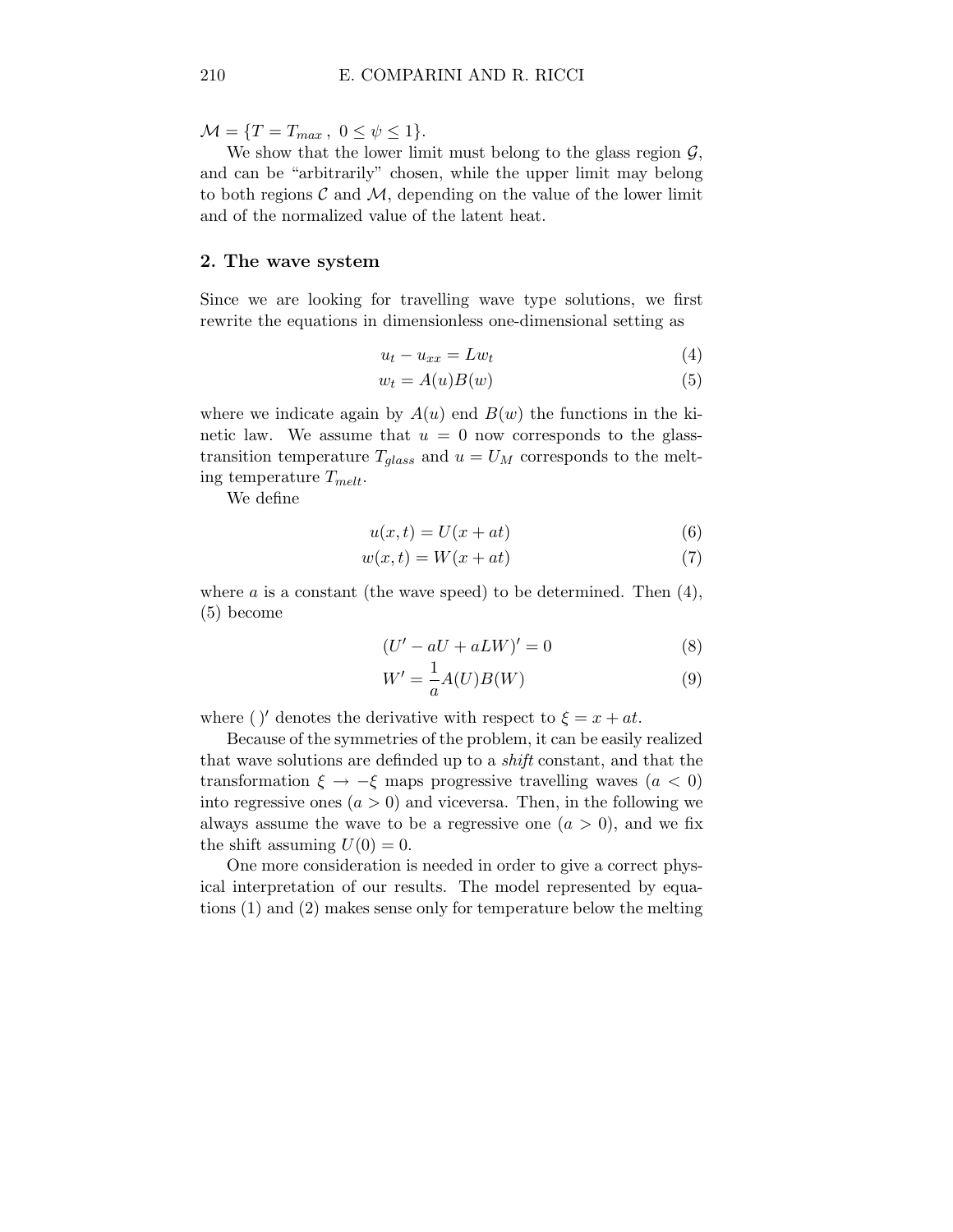temperature  $T_{max}$ , since it does not take into account the melting itsef (from equation (2) we deduce that  $\psi$  is constant in the region  $T > T_{max}$ , then we are interested in solutions which satisfy the inequalities  $U \leq U_M$  and  $0 \leq W \leq 1$ .

Since we are looking for bounded monotone travelling waves, we can assume that  $U'$  vanishes at infinity. Then equation  $(8)$  can be integrated assuming conditions at  $-\infty$ . We assume that

$$
U(-\infty) = U_{-} < 0, \quad W(-\infty) = W_{-} \in [0, 1) \tag{10}
$$

i.e. we assume that the polymer upstream of the wave is at a temperature in the glass region and is not completely crystallized.

Then system  $(8)-(9)$  can be written as a first order system

$$
U' = a [U - LW - U_- + LW_-]
$$
 (11)

$$
W' = \frac{1}{a}A(U)B(W). \tag{12}
$$

We state the following

THEOREM 2.1. For any  $L > 0$  and for any  $U_{-} < 0$  and  $W_{-} \in [0,1)$ , with  $\frac{1-W_-}{-U_-} < \frac{1}{L}$ , there exists a unique, modulo space shift, regressive travelling wave  $(U(\xi),W(\xi))$  such that  $U(-\infty) = U_-, W(-\infty) =$  $W_-\;$ .

If  $L > \frac{U_M - U_-}{1 - W_-}$ , then  $U(+\infty) = U_M$  and  $W(+\infty) < 1$ . i.e. we have a partial crystallization. If  $L < \frac{U_M - U_-}{1 - W_-}$ , then  $U(+\infty) < U_M$ and  $W(+\infty) = 1$ . *i.e.* we have a complete crystallization.

The proof of the theorem is the object of next Sections.

Let us remark that equilibria for  $(11)-(12)$  are the intersections of the straight line r of equation  $U - LW = U - LW$  with the zero set of the function  $A(U)B(W)$ , which is composed of the region  $U \leq 0$  (the glass region), and the two lines  $W = 1$  and  $U = U_M$  (of course we are interested only on values in the the strip  $0 \leq W \leq 1$ .

Depending on the different values of  $U_-, W_-\,$  and  $L$ , three possible situations arise:

1. the intersection of the line  $r$  with the equilibrium zone is completely contained in the glass region  $\mathcal{G}$ ;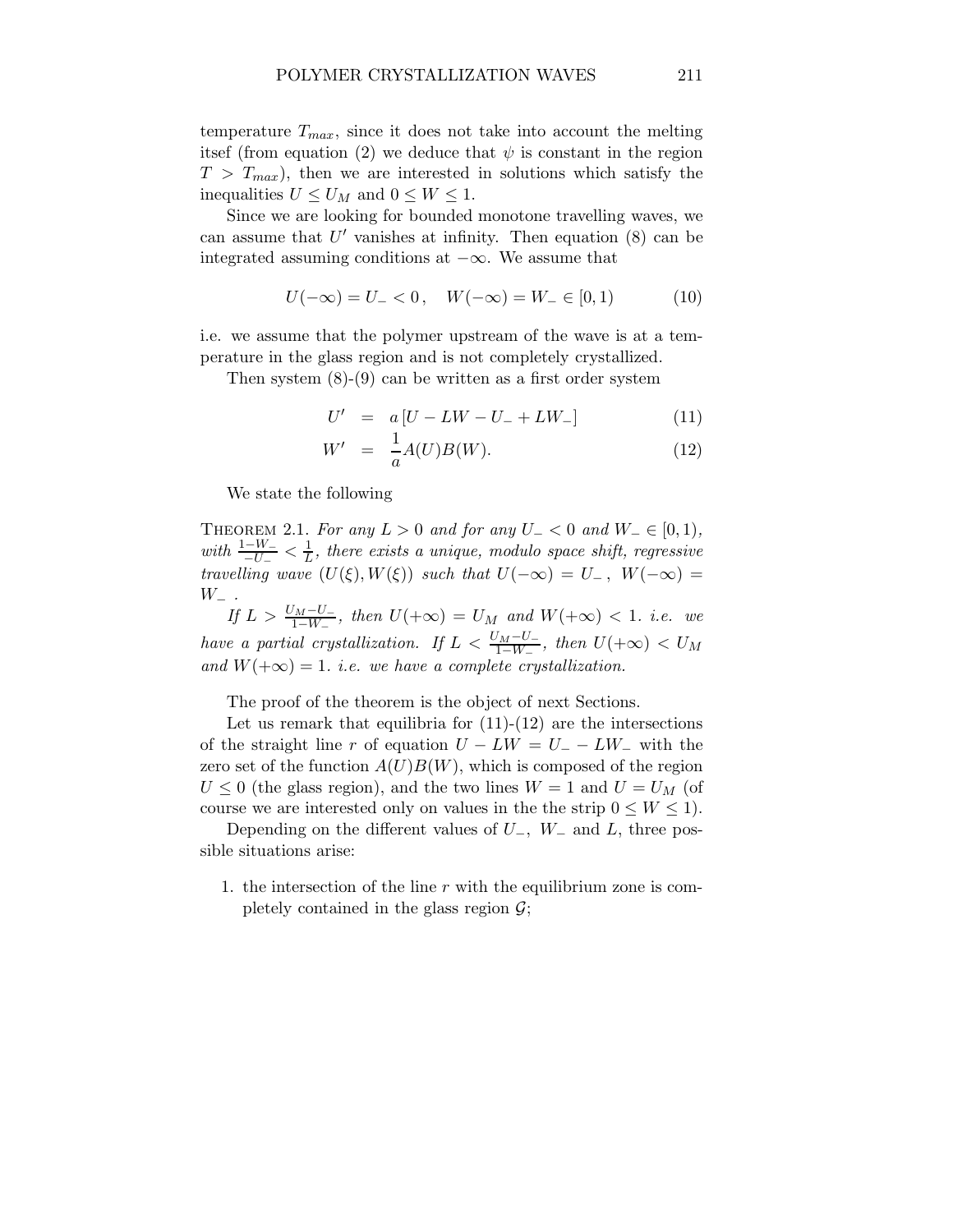



2. the line r intersects the segment line  $0 < U < U_M$ ,  $W = 1$ ;

3. the line r intersects the segment line  $U = U_M$ ,  $0 < W < 1$ .

It is immediate to realize that in the first case no travelling waves exist except for the trivial one defined by constant solutions, while in both cases 2 and 3 the traveling wave solution exists, as stated in Theorem (2.1).

The three cases can be interpreted physically, remarking that the slope of the line r is equal to  $\frac{1}{L}$ .

Accordingly, for very small values of the latent heat or very high values of the fraction of crystallized polymer in the "glass" phase, that is in case 1, it is not possible to connect a downstream and an upstream equilibria with a traveling wave.

Increasing the value of the latent heat we obtain case 2, which corresponds to a wave with downstream temperature in the activation range  $(0, U_M)$  of the crystalization dynamics and a complete conversion of the polymer into the crystal phase.

Finally for values of the latent heat larger than the normalized melting temperature, i.e. if L satisfies  $L > U_M$ , case 3 becomes possible (for appropriate upstream conditions of the temperature and of the fraction of crystalized polymer). In this case the wave solution leads to a "partial" conversion of the polymer with a downstream temperature equal to the melting temperature.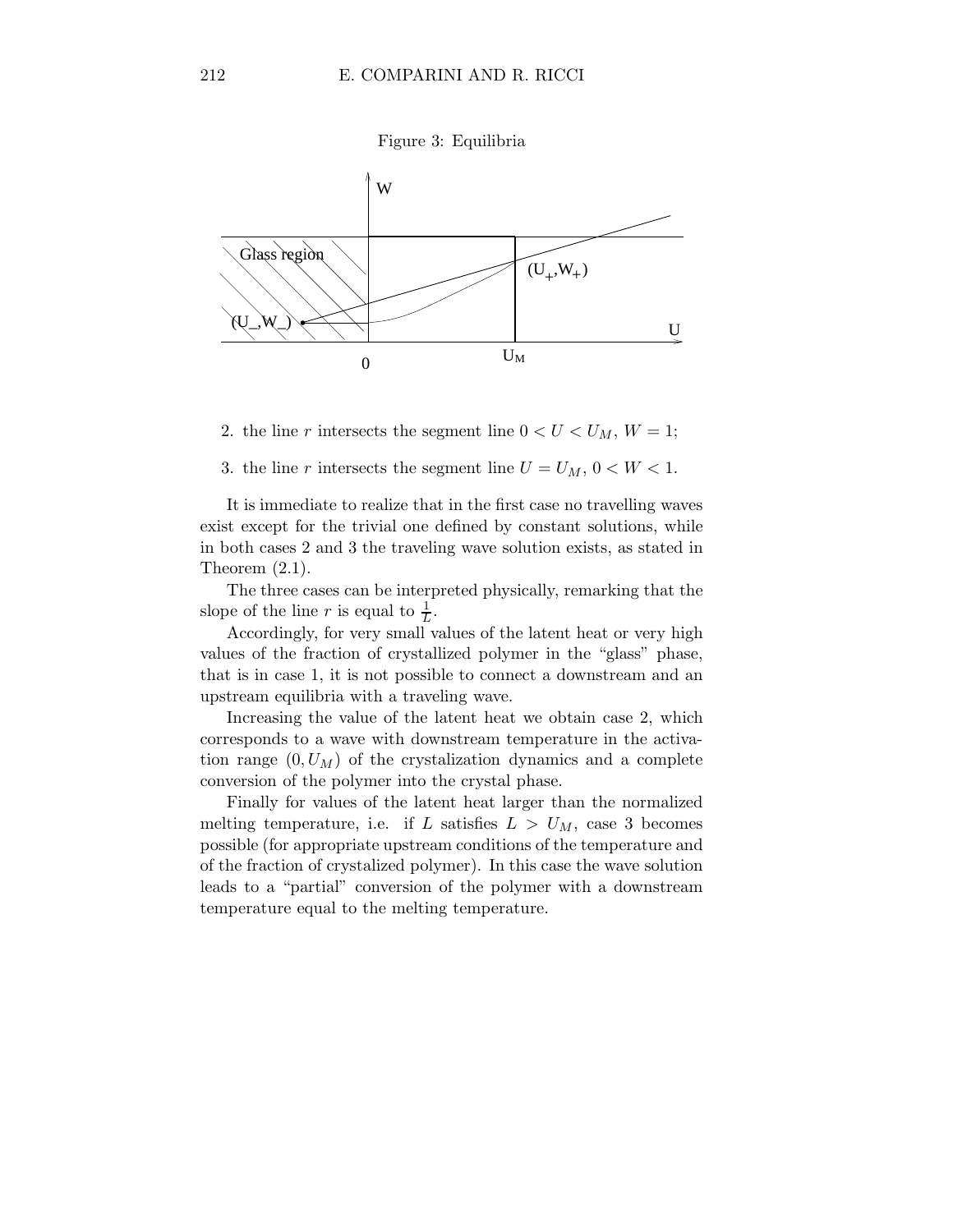#### 3. Construction of the wave solution

Since  $W$  is constant throughout the glass region  $\mathcal{G}$ , the system can be easily integrated to obtain

$$
W(\xi) = W_{-}, \quad U(\xi) = U_{-} \left[ 1 - e^{a\xi} \right] \tag{13}
$$

where we have chosen the *shift* in the wave in order to have  $U(0) = 0$ , i.e. the solution is in the glass region for any  $\xi < 0$ . In particular, this means that any wave solution originating from a point of the glass region (for  $\xi = -\infty$ ) enters the reacting region  $0 < U < U_M$ ,  $0 \leq W < 1$  at a point below the line  $U - LW = U - LW$  where  $U'=0.$ 

Suppose now that the line  $r$  intersects either the segment line  $0 < U < U_M$ ,  $W = 1$  or the segment line  $U = U_M$ ,  $0 < W < 1$ . In both cases we denote by  $(U_+, W_+)$  the intersection point.

To prove the existence of the wave we have to prove that a value of the wave speed a exists such that the solution  $(U(\xi), W(\xi))$  of (11) and (12), with initial data  $U(0) = 0$  and  $W(0) = W_-\$ , satisfies

$$
\lim_{\xi \to +\infty} (U(\xi), W(\xi)) = (U_+, W_+) \tag{14}
$$

Moreover, the positive trajectory (i.e. the trajectory for  $\xi > 0$ ) of this solution must belong to the trapezioidal region  $\mathcal T$ , defined as the intersection of the rectangle  $\{0 < U < U_M, 0 < W < 1\}$  and the half plane  $U - LW > U_ - - LW_$ , which is the only region in the phase plane where both  $U'$  and  $W'$  are positive (remember that we don't want the solution to enter the region  $U > U_M$ .)

Unfortunately  $T$  is not an invariant region. So we have to prove first that there exist solutions with positive trajectory in  $\mathcal T$  and limit point  $(U_+, W_+)$ . Those are the only bounded solutions of our initial value problem, as we'll prove in the next subsection.

We deal first with the linearisable case and then with the zero eigenvalue case: in this case, we limit ourselves to consider the case of partial cristallization, that is with  $U_+ = U_M$  and  $W_+ < 1$ , the proof being analogous in all the cases.

Section 3.3 contains the study of the behaviour of the bounded solutions for different values of the speed  $a$ : we prove that there exists exactly one solution for any sufficiently large value of a.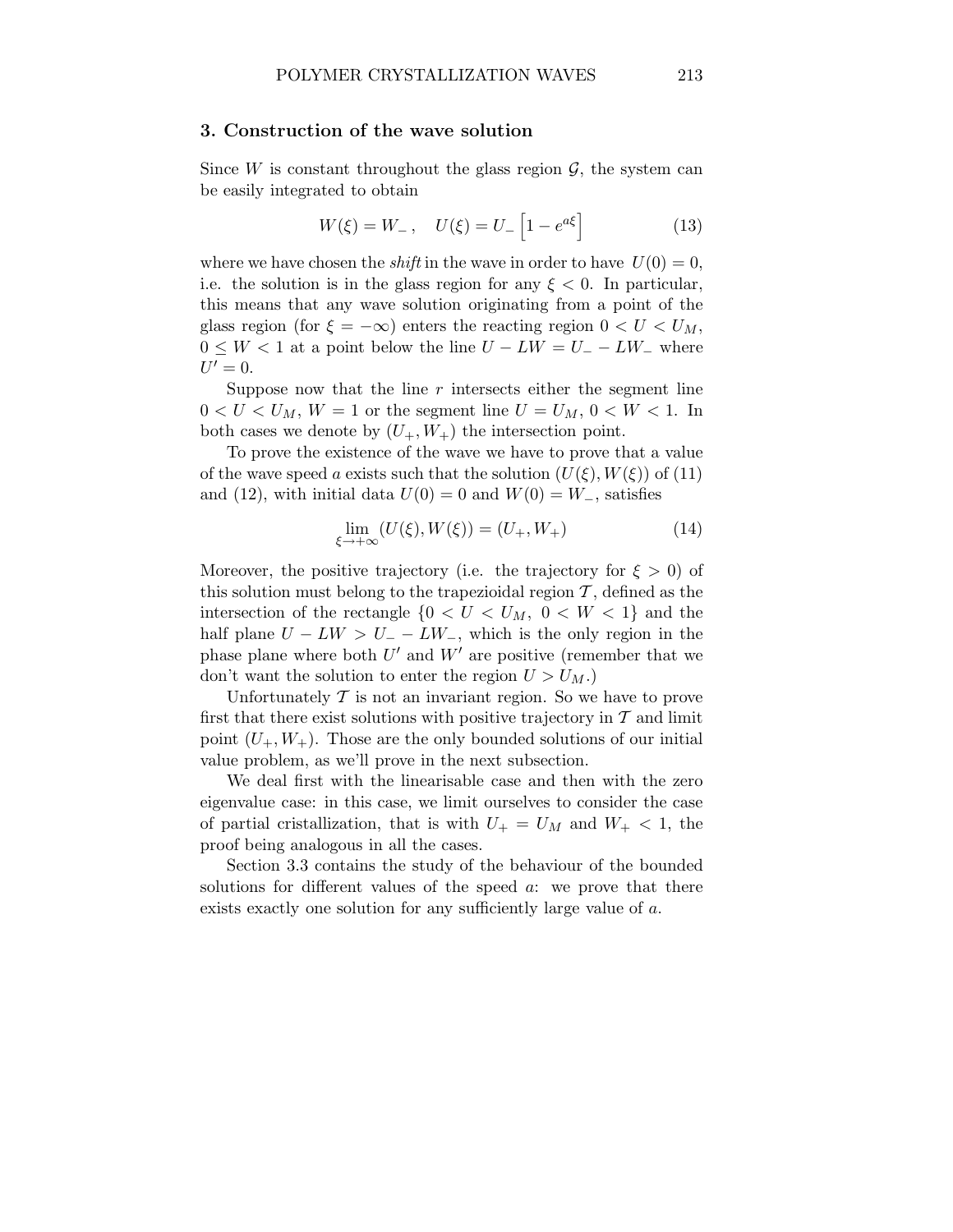Then we have to prove that there exists one (and only one) value of the speed a such that the corresponding bounded solution originates from our initial conditions. This is done in Section 4 where we conclude the proof of the Theorem using monotonicity and continuity arguments.

#### 3.1. The bounded solution in the linearizable case

We first consider the case of continuous reaction terms  $A(U)$  and  $B(W)$  which belong to  $C^1(0, U_M)$  and  $C^1(0, 1)$  respectively but have non vanishing left derivatives at the right boundary,

$$
A'(U_M) = a_1 < 0, \quad B'(1) = b_1 < 0. \tag{15}
$$

Then, in the original model, the reaction terms are not globally  $C^1$ . However, as we anticipated, the model is only meaningfull for  $U \leq$  $U_M$  and  $W \leq 1$ . This makes it possible to redefine the reaction terms for  $U > U_m$  and  $W > 1$  in such a way that the corresponding new system (11) and (12) has a globally  $C<sup>1</sup>$  right hand side. This implies that for  $U > U_m$  and  $W > 1$  both the extensions of A and B are negative, at least in some neighbourhood of these points. Working with this new smooth reaction terms will make it possible to use linearization tecniques, and does not alter the meaning of our results as long as the solution remains in the region  $U \leq U_M$  and  $W \leq 1$ .

In this case the following proposition ensures the existence of the requested bounded solution .

PROPOSITION 3.1. Under condition (15), if either  $W_+ < 1$  or  $U_+ <$  $U_M$ , there exists a unique solution with positive trajectory in  $T$  and limit point  $(U_+, W_+).$ 

Proof. It is enough to linearize the system around the equilibrium  $(U_+, W_+)$ . The correponding matrix is

$$
\begin{pmatrix} a & -aL \\ \frac{1}{a}A'(U_+)B(W_+) & \frac{1}{a}A(U_+)B'(W_+) \end{pmatrix}
$$
 (16)

It is straightforward to verify that in both cases  $W_+$  < 1 and  $U_+$  <  $U_M$ , the matrix has one negative and one positive eigenvalue, i.e. the equilibrium is a saddle point.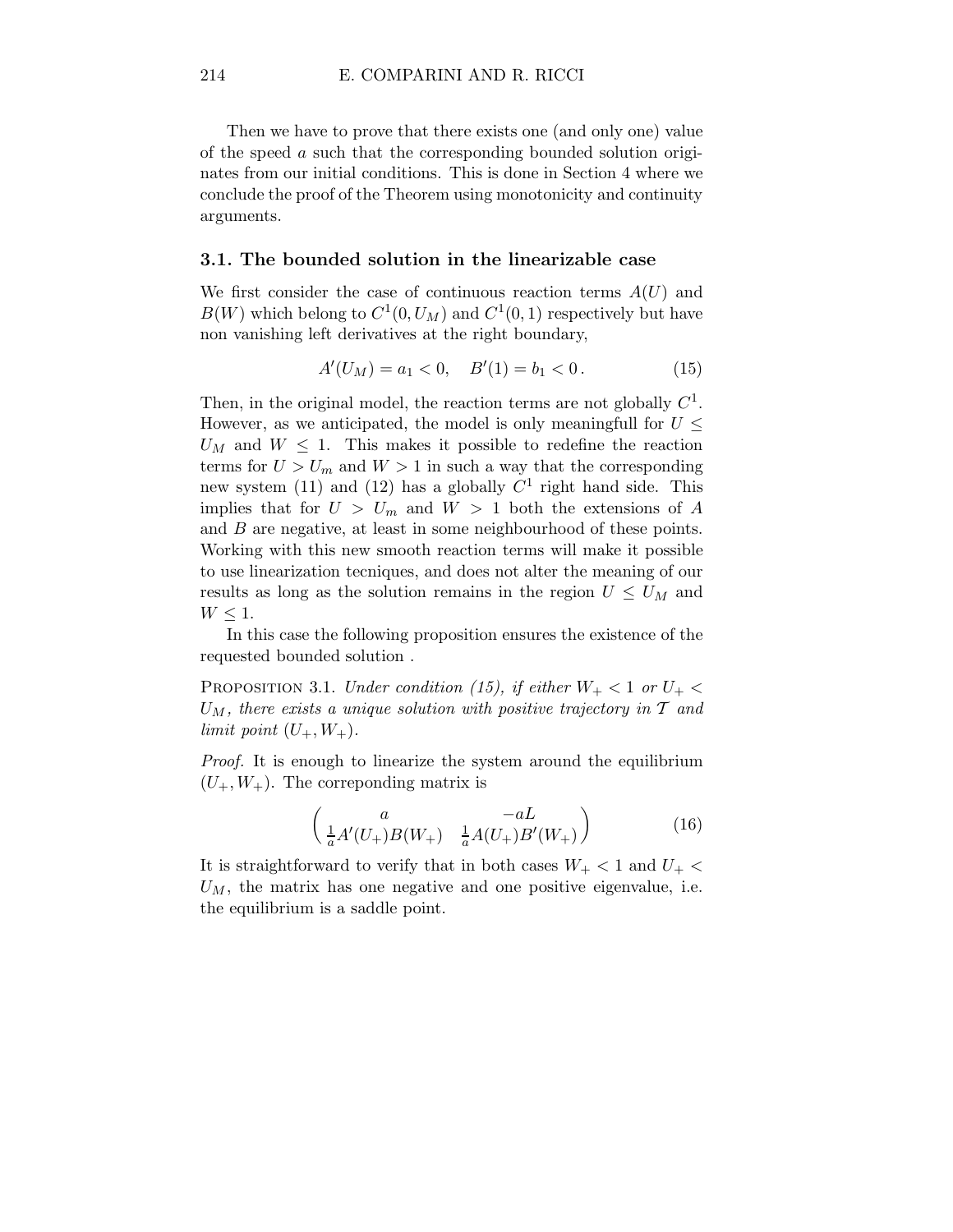The eigenspace corresponding to the negative eigenvalue is defined by the equation

$$
\frac{w}{u} = \frac{1}{L} \frac{1}{2} \left[ 1 + \sqrt{1 - \frac{4La_1B(W_+)}{a^2}} \right] > \frac{1}{L}
$$
 (17)

if  $W_+ < 1$ , or

$$
\frac{w}{u} = \frac{1}{L} \left[ 1 - \frac{1}{a^2} A(U_+) b_1 \right] > \frac{1}{L}
$$
 (18)

if  $U_{+} < U_{M}$ , where now we indicate by u and w the coordinates centered at the critical point.

In both cases the eigenspace is a line, which, for values of U approaching  $U_{+}$  from below, lies in the trapezoidal region  $\mathcal{T}$ . This implies that there exists one and only one solution whose trajectory belongs to T for large enough  $\xi$  and with limit  $(U_+, W_+).$  $\Box$ 

### 3.2. The bounded solution in the zero eigenvalue case

In the case of  $C<sup>1</sup>$  reaction terms, as well as in the case in which the straight line r passes through the point  $U = U_M$ ,  $W = 1$ , the linearization produces a matrix with only one non zero eigenvalue. In fact now  $a > 0$  is an eigenvalue with associated eigenspace  $w = 0$ . The second row of the jacobian matrix (16) vanishes, and zero is then the second eigenvalue.

In this case we can use the Bendixon classification theorem, see Theorem 17.2, chapter X of [4], which says that The local phaseportrait of an isolated critical point with a single non-zero characteristic root is one of the following three types: node, saddle-point (four separatrices), two hyperbolic sector and a fan (three separatrices).

In our case we are interested in proving that the critical point is not a node (in which case it would be an unstable node because of the positive eigenvalue  $a$ ), and that one and only one of the separatrices belongs to the region  $\mathcal T$ .

We consider the case  $Q = (U_+, W_+)$  with  $U_+ = U_M$  and  $W_+ < 1$ . The other two cases being similar, we limit ourselves to indicate the possible differences in the proof.

Consider the segment line belonging to the line  $W = W_+ - \varepsilon$ , for some sufficiently small  $\varepsilon$ , and bounded by the line  $U - LW =$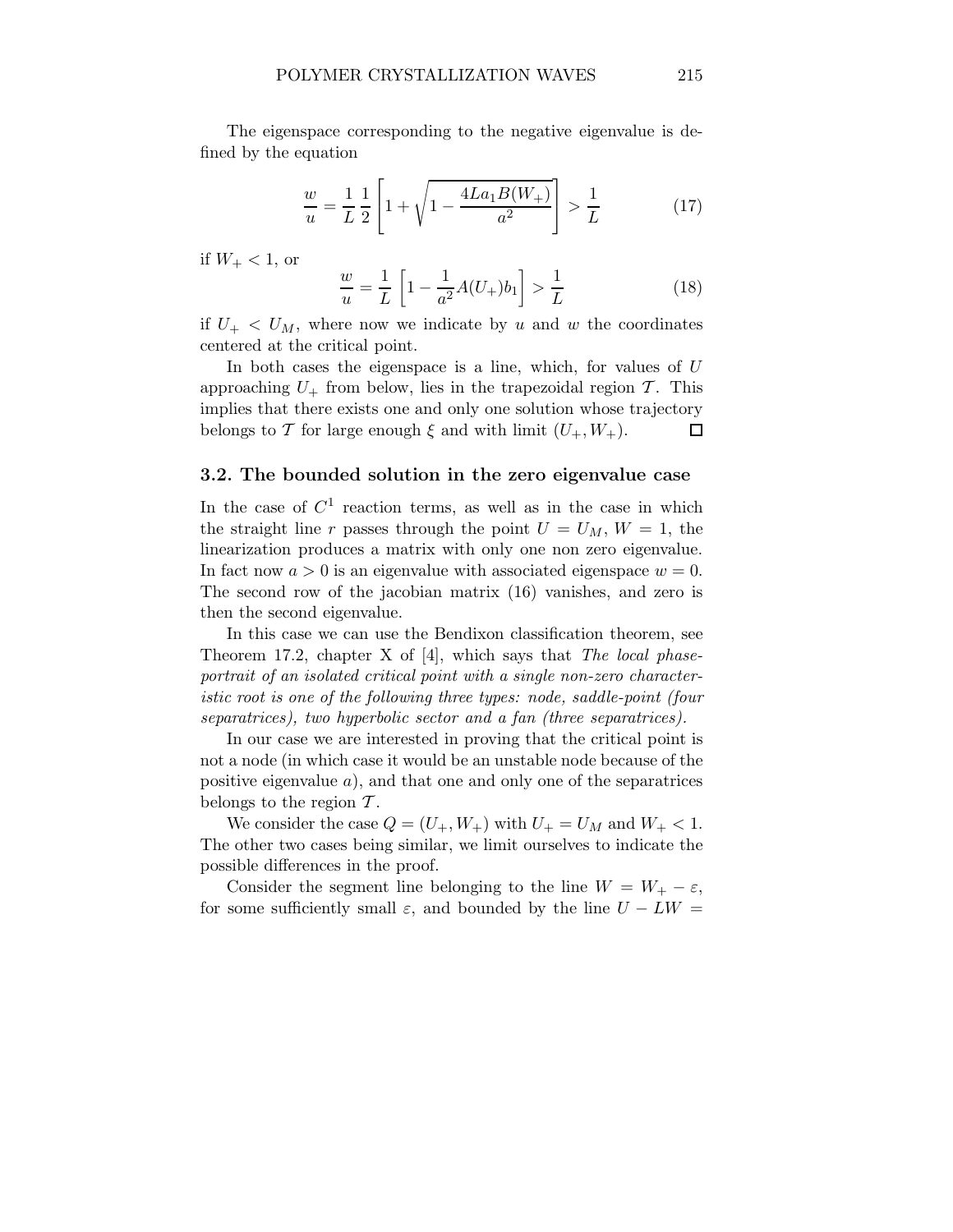Figure 4: Local phase-portrait



 $U = -L W =$  and  $U = U_M$ . Let us denote by D and G its extremal points. We now concentrate on the phase-portrait in the triangle  $DQG$ , see figure (4).

Trajectories enter the triangle from the DG side and leave it either from the  $DQ$  side or the  $GQ$  side. This implies that there exists at least a separatrix whose  $\omega$ -set is the point  $Q^1$ .

Together with the positivity of the non-zero eigenvalue, this excludes that Q is a node.

Then it remains the alternative between the saddle point and the

<sup>1</sup>For sake of completeness let us give a proof of this claim.

Consider the points on the side  $DG$ ; the trajectory passing through  $D$  has "vertical" slope and the one from G has "orizontal" slope. So define  $E = \sup\{P \in$  $DG|\gamma^+(P) \cap DQ \neq \emptyset$  and  $F = \inf\{P \in DG|\gamma^+(P) \cap GQ \neq \emptyset\}$  where  $\gamma^+(P)$ denotes the trajectory traversed after P. Now suppose that  $\gamma^+(E) \cap DQ = H \neq$ Q. Take any point  $K \in HQ$  and let  $\gamma^{-}(E)$  be the trajectory traversed before K.  $\gamma^{-}(K)$  cannot intersect GQ because here the backward dynamics is entering the triangle and it cannot intersect  $\gamma^+(E)$ . So it must intersect the side DG at a point *on the right* of  $E$ , thus contraddicting the definition of  $E$ . The same holds for  $\gamma^+(F)$ .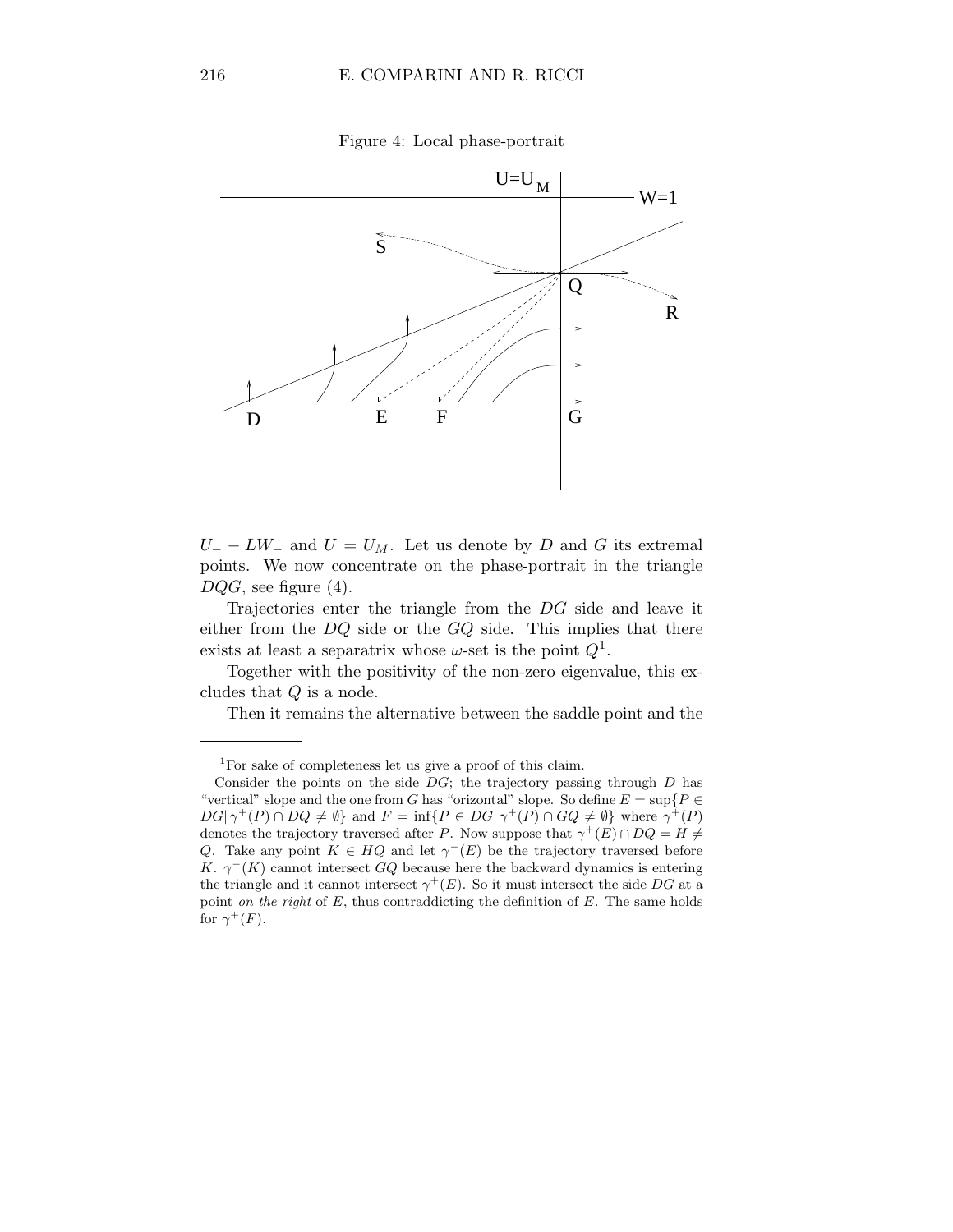case with two hyperbolic sectors and a fan. It turns out that both the cases can happen, depending on how we define the reaction terms  $A(U)$  and  $B(W)$  for  $U > U_M$  and  $W > 1$  respectively.

But what matters for our original problem is to exclude the possibility that the fan is contained in the triangle  $DQG$ . If this were the case the region between  $\gamma^+(E)$  and  $\gamma^+(F)$  would be an attractive fan, and all the trajectories outside this fan must be divided into two hyperbolic regions. But this is not the case because from the existence of the positive eigenvalue a we deduce the existence of two other separatrices tangent to the line  $W = W_+$ . This implies that, if a fan exists, it must be the region above the latter two separatrices and  $\gamma^+(E)$  and  $\gamma^+(F)$  coincide (i.e.  $E = F$ ). The same is true if the equilibrium is a saddle point.

For the two cases with  $W_+ = 1$  the analysis can be done in quite the same way, simplified by the fact that now the two half lines  $W = 1$  originating from Q are trajectories.

#### 3.3. Phase-portrait behaviour for different  $a$

We consider now the behaviour of the solution of the inital value problem (11)-(12) with initial data  $U(0) = 0$  and  $W(0) = W_- < 1$ , for different values of a.

We consider these solutions as long as their trajectories belong to the trapeziodal region T and we set  $\gamma^{\mathcal{T}} = \gamma^+(0, W_-) \cap \mathcal{T}$ . Finally we notice that, in  $\mathcal{T}, U' > 0$ , so we can express the solution as  $W = w_a(U)$  (we use the index a to stress the dependence on a.)

LEMMA 3.2. [Monotonicity] If  $a_1 < a_2$ , and if  $w_{a_1}(U_0) > w_{a_2}(U_0)$ for  $U_0 \in [0, U_M)$ , then

$$
w_{a_1}(U) > w_{a_2}(U), \t\t(19)
$$

for any  $U > U_0$  for which both solutions have trajectory in T.

The proof follows considering that if the trajectories hit (or are tangent) for some value of U, say  $\overline{U}$ , then in that point we have

$$
\frac{dw_{a_1}}{dU} = \frac{a_2^2}{a_1^2} \frac{dw_{a_2}}{dU} > \frac{dw_{a_2}}{dU},
$$
\n(20)

contradicting the hypothesis.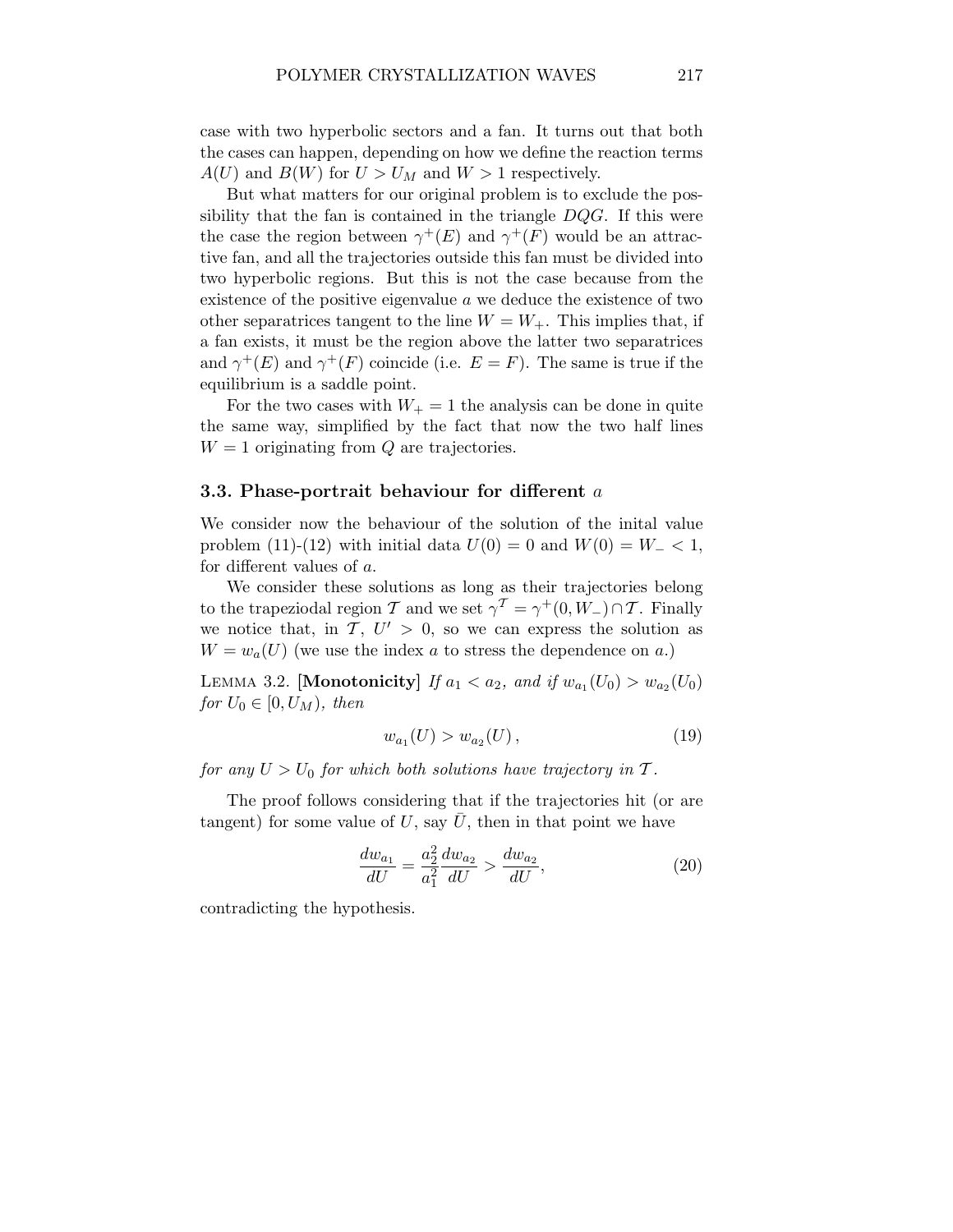

LEMMA 3.3. [Small a] If a is sufficiently small then, for any value of  $W_-, \gamma^+(0, W_-)$  intersects the line r.

*Proof.* With reference to figure (5), fix two values  $U_1$  and  $U_2$  in  $(0, U_M)$  such that the lines  $U = U_1$  and  $U = U_2$  intesect the line r for values of W less then  $1 - \varepsilon$  for some small positive  $\varepsilon$ . Then consider the region bounded by  $U = U_1, U = U_2, W = 0$  and the line r.

In this region we have

$$
0 \le U - U_{-} - (LW - LW_{-}) \le d \tag{21}
$$

$$
A(U)B(W) \ge \delta > 0\tag{22}
$$

for appropriate d and  $\delta$ .

Let s be the segment line joining  $(U_1, 0)$  and  $A = (U_2, W_- +$  $U_2-U_-\$  $\frac{-U-}{L}$ ).

On s we have

$$
\frac{dw_a}{dU} \ge \frac{1}{a^2} \frac{\delta}{d} \,. \tag{23}
$$

Then, if a is small enough,  $\frac{dw_a}{dU}$  is greater than the slope of s. It follows that the solutions can leave the region  $OU_1AB$  only crossing the line r.  $\Box$ 

LEMMA 3.4. [Large a] For any  $(U_-, W_-)$ , with  $U_- \leq 0$ , there exists a sufficiently large a such that  $\gamma^+(0, W_-)$  intersects the segment line  ${U = U_M, 0 < W < 1}.$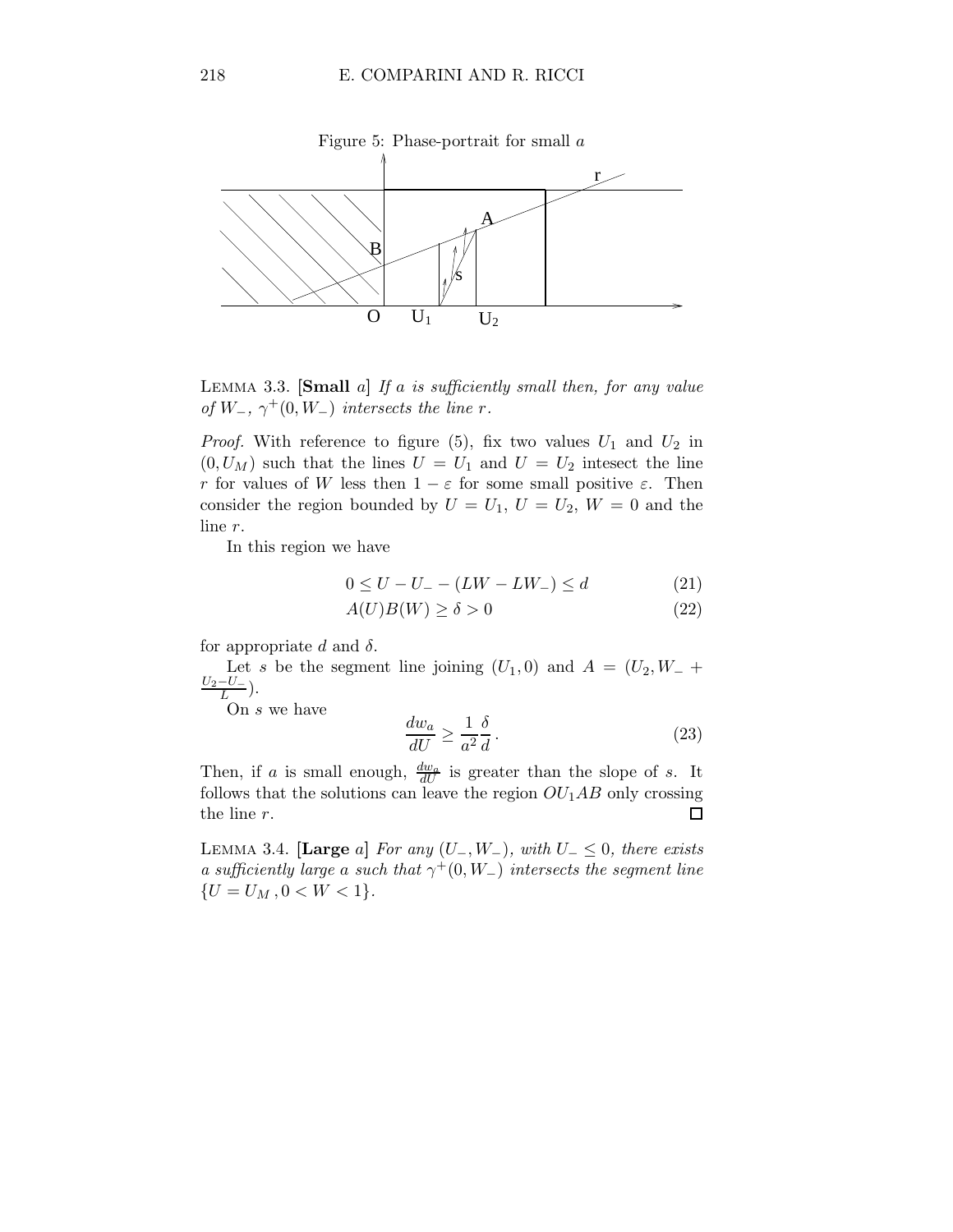

*Proof.* Let  $0 < \delta < -U_{-}$  and consider the points on the segment on the line  $r_{\delta}$  of equation  $U - LW = U - LW - \delta$  laying inside T. Here we have

$$
\frac{dw_a}{dU} < \frac{1}{a} \frac{\bar{A}\bar{B}}{a\delta} \tag{24}
$$

where  $\overline{A}$  and  $\overline{B}$  are the maximal values of the functions A and B respectively. It follows immediately that we can choose  $a$  large enough  $\frac{\bar{A}\bar{B}}{a\delta} < \frac{1}{L}$ , so that solutions entering T at  $U = 0$  below the to have  $\frac{1}{a}$ line  $r_{\delta}$  can leave T only through the boundary  $U = U_M$ .  $\Box$ 

## 4. Existence and uniqueness of the wave

In the previous section we proved that, for any sufficiently large value of the speed a, there exists only one bounded solution of our initial value problem. Here we conclude the proof of Theorem (2.1), proving that there exists one and only one value of a such that the corresponding bounded solution originates from our initial condition.

Let us indicate by  $\tilde{w}_a(U)$  the solution, corresponding to the speed a, such that  $\lim_{U\to U_+} \tilde{w}_a(U) = W_+$  (i.e. the separatrix in T) and by  $U_a$  the minimal value of U for which  $(U, \tilde{w}_a(U))$  enters the region  $\mathcal T$ (if  $U_a = 0$ , then  $\tilde{w}_a(U)$  corresponds to a travelling wave solution).

PROPOSITION 4.1. [Monotonicity of the separatrices]  $If a_1 < a_2$ then

$$
\tilde{w}_{a_1}(U) < \tilde{w}_{a_2}(U) \,,\tag{25}
$$

for any U,  $\max\{U_{a_1}, U_{a_2}\} < U < U_M$ .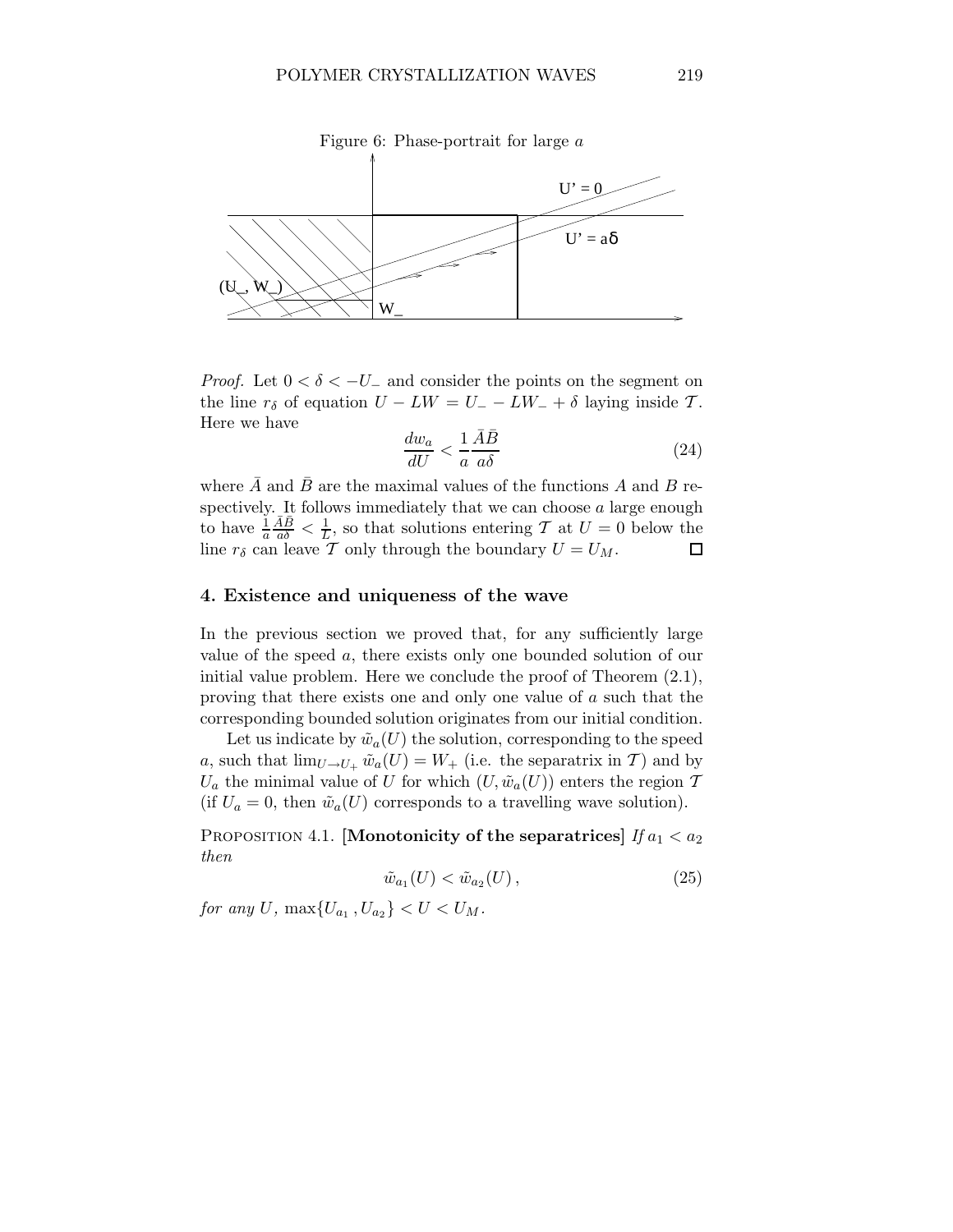*Proof.* Suppose that (25) is non true, then there exists  $U_0$  such that  $\tilde{w}_{a_1}(U_0) > \tilde{w}_{a_2}(U_0)$  (we can use the strict monotonicity: in fact, if we have  $\tilde{w}_{a_1}(U) = \tilde{w}_{a_2}(U)$  for some U, then the solutions are strictly ordered in a right neighbourhood because of the derivative values.)

Then, according to Lemma 3.2, we have  $\tilde{w}_{a_1}(U) > \tilde{w}_{a_2}(U)$  for  $U_0 < U < U_M$ .

Now let  $W_0 \in (\tilde{w}_{a_2}(U_0), \tilde{w}_{a_1}(U_0))$  and let  $w_{a_2}(U)$  be the solution corresponding to speed  $a_2$  and initial condition  $w_{a_2}(U_0) = W_0$ . Then, Lemma 3.2 implies that

$$
w_{a_2}(U) < \tilde{w}_{a_1}(U) \tag{26}
$$

for  $U > U_0$ . But  $W = w_{a_2}(U)$  stays above the separatrix  $W =$  $\tilde{w}_{a_2}(U)$  so it have to cross the line r for some  $U < U_M$  contraddicting (26).  $\Box$ 

We now define a function  $a \to P(a)$  which associates to each speed a the point  $P(a) = (U_a, W_a)$  at which the separatrix  $W =$  $\tilde{w}_a(U)$  enters the region T. Then for any positive a there exists  $P(a) \in \{ (U, W) \mid 0 \leq U < U_M, W = 0 \} \cup \{ (U, W) \mid U = 0, 0 \leq W <$  $W_{-} - \frac{U_{-}^{2}}{L}$  $\frac{1}{L}$ 

PROPOSITION 4.2. [Continuity]  $a \rightarrow P(a)$  is a continuous function.

*Proof.* For sake of simplicity we give the proof in the case  $U_+ = U_M$ and  $W_+ < 1$  and we take a large enough to have  $\tilde{w}_a(0) = W_- > 0$ . The proof in the other cases (for instance if  $U_+ < U_M$  and  $W_+ = 1$ ) needs only minor changes.

From Proposition 4.1 it turns out that  $P$  is a monotone increasing function, if we order the "entering" boundary of  $\mathcal T$  in clockwise sense starting from  $(U_M, 0)$ . Then, for any  $\bar{a}$  we have

$$
P(\bar{a}^{-}) = \lim_{a \to \bar{a}^{-}} P(a) \le P(\bar{a}) \le \lim_{a \to \bar{a}^{+}} P(a) = P(\bar{a}^{+})
$$
 (27)

Suppose now that one of the above inequalities is strict. We can assume without loss of generality that

$$
P(\bar{a}^-) < P(\bar{a}).\tag{28}
$$